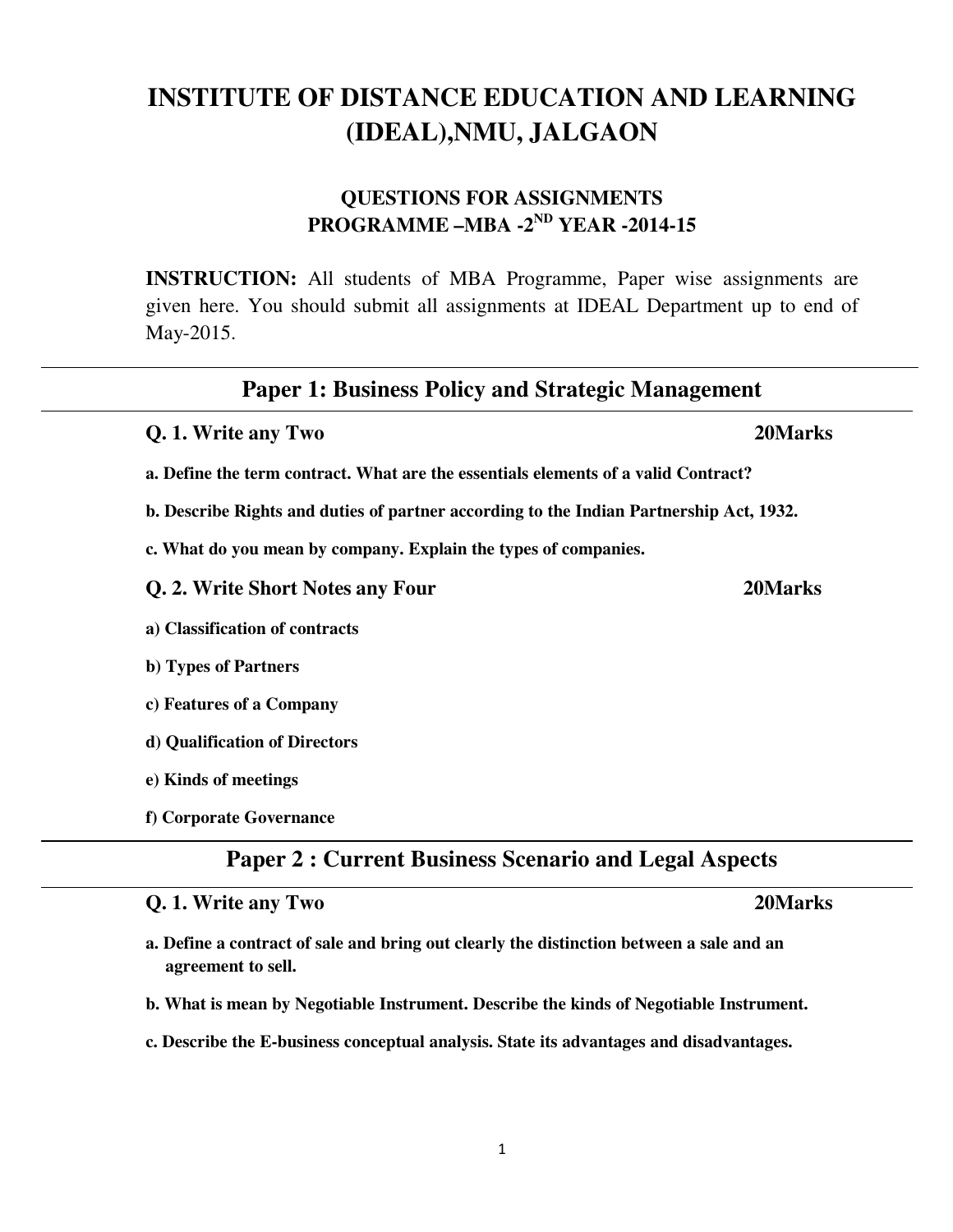**Q.2. Write Short Notes any Four 20Marks** 

- **a) Essential elements of a Contract of Sale**
- **b) Rules regarding sale by action**
- **c) Rights of an Unpaid Seller.**
- **d) GATT and WTO**
- **e) Execution and Impact of E-commerce.**
- **f) Dishonour and discharge of Negotiable Instrument.**

# **Paper 3 : Entrepreneurship and Project Management**

| <b>Q. 1. Write any Two</b>                                                | 20Marks |
|---------------------------------------------------------------------------|---------|
| a. What is Entrepreneur. State its characteristics.                       |         |
| b. Discuss the distinction between Entrepreneur and Professional Manager. |         |
| c. State and Problems faced by women entrepreneurs.                       |         |
| Q.2. Write Short Notes any Four                                           | 20Marks |
| a) District Industrial Centre (DIC)                                       |         |
| b) Importance of Small scale industry.                                    |         |
| c) Entrepreneurship Development Programme (EDP)                           |         |
| d) Industrial Development Bank of India (IDBI)                            |         |
| e) Classification of Project                                              |         |
| f) Function of Women Entrepreneur                                         |         |

## **Paper 4 : International Business Management**

**Q. 1. Write any Two 20Marks** 

- **a. Discuss the concept of International Business.**
- **b. State the distinction International and Domestic Business.**
- **c. Describe the factors affecting growth of International Business.**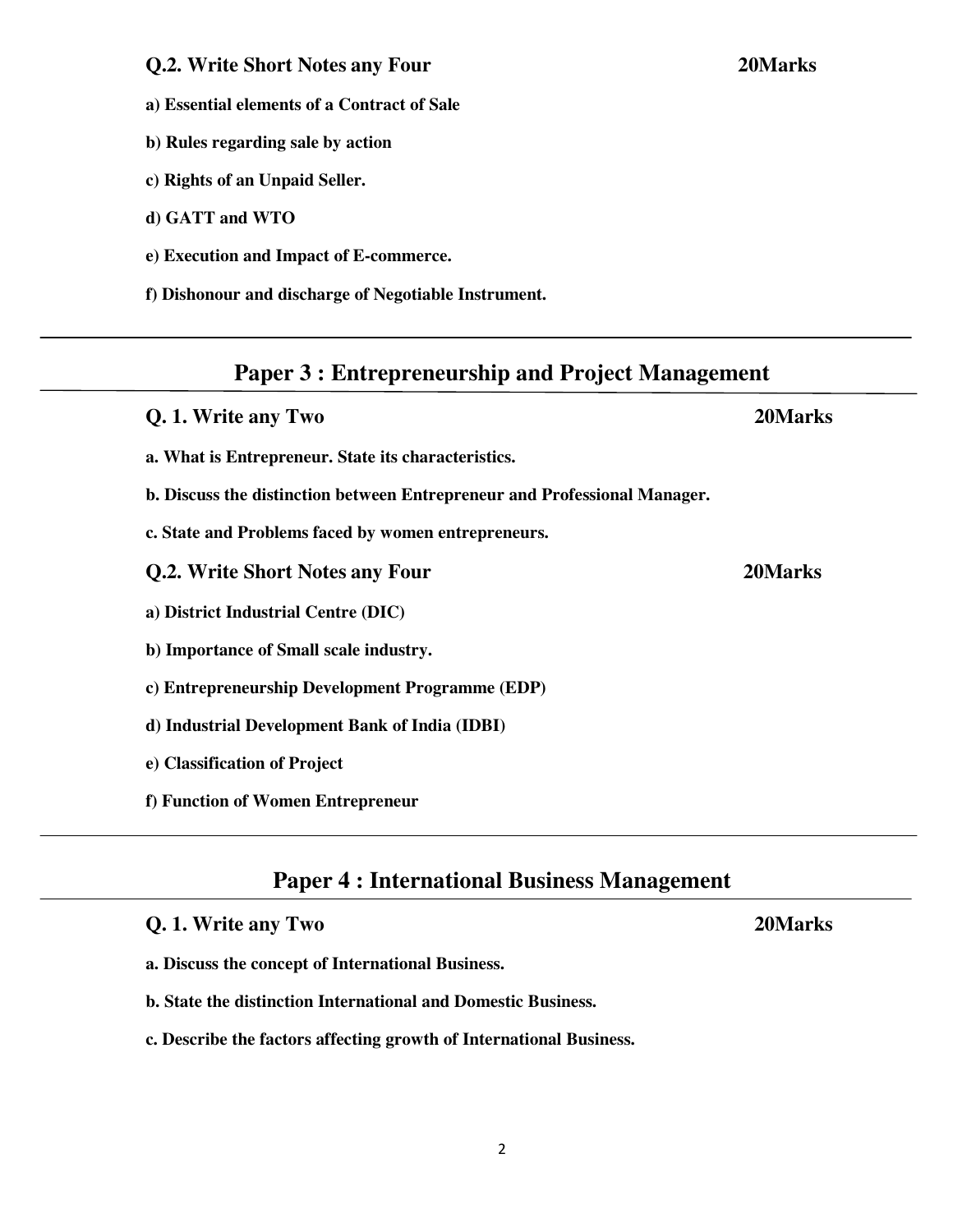### 3

### **Q.2. Write Short Notes any Four 20Marks**

- **a) Globalization**
- **b) Foreign Direct Investment**
- **c) Product Life Cycle Theory**
- **d) Global E-Business**
- **e) Supply Chain Management**
- **f) International Business Environment**

### **Paper 5- Production and Material Management**

### **Q. 1. Write any Two 20Marks**

- **a. Explain the scope, functions of production management. Also write the role and challenges facing by operations managers.**
- **b. What do you mean by Productivity? Explain the measures of Productivity and its uses.**
- **c. What are the various Types of Maintenance? Elaborate.**

### **Q. 2. Write Short Notes any Four 20Marks**

- **a. Objectives of work study.**
- **b. Work Sampling.**
- **c. Method Study.**
- **d. Layout and Computers.**
- **e. Automation.**
- **f. Six Sigma Theme.**

## **Specialization Group (A) – Financial Management Paper 1- Financial Management & Decision Making**

### **Q. 1. Write any Two 20 Marks**

- **a. Discuss Risk and return of portfolio with example and explain the relation between Risk and Return?**
- **b. What is Cost of Equity? Discuss the Factors affecting weighted average cost of capital.**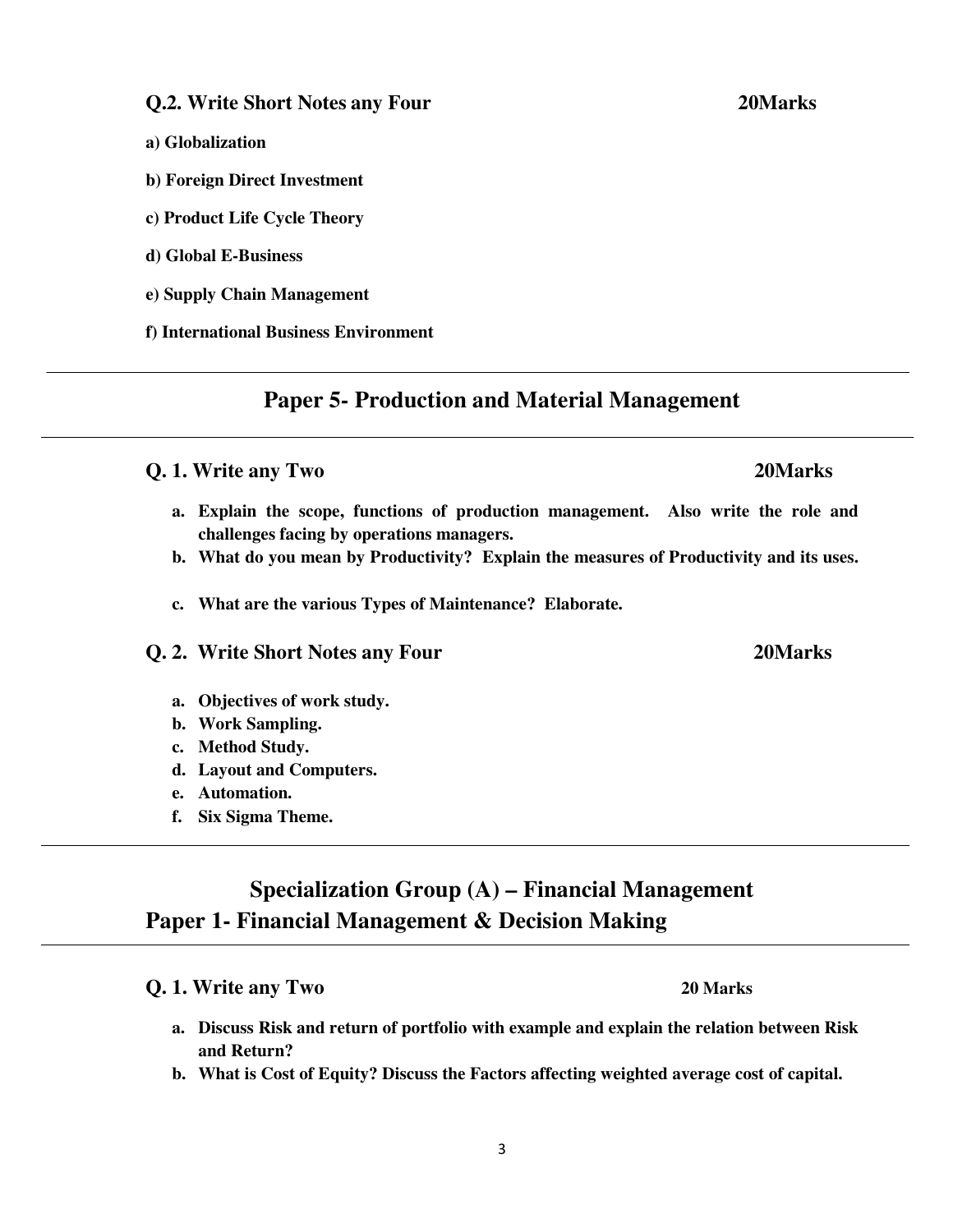### **c. Explain the Nature of Investment Decision? Write down the Types of Investment Decision.**

### **Q. 2. Write Short Notes any Four 20 Marks**

- **a. Issues in Dividend Policy.**
- **b. Operating Ratios.**
- **c. Cost of Equity.**
- **d. Guidelines for capital structure analysis.**
- **e. Time Line & Notation.**
- **f. ROI & ROE analysis.**

## **Paper 2- Security Analysis & Portfolio Management**

**Q. 1. Write any Two 20 Marks** 

## **a. What are the basics of company analysis? Explain?**

- **b. State the difference between Macro level and Micro level Bond analysis. Give the advantages of bonds in India.**
- **c. What is Fundamental and Technical Analysis? Discuss how to pickup Growth stocks with the help of fundamental as well as technical Analysis.**

### **Q. 2. Write Short Notes any Four 20 Marks**

### **a. Security analysis.**

- **b. Components of return.**
- **c. Advantages of Bonds.**
- **d. Tools of Technical Analysis.**
- **e. Risk on portfolio.**
- **f. Objectives of Investors.**

## **Paper 3- Indian Financial System**

### **Q. 1. Write any Two 20 Marks**

- **a. Write detail note on Bombay stock Exchange and National stock Exchange of India**
- **b. "Economic growth is the outcome of prevalence of healthy financial system" justify the statements.**
- **c. Write forwards and future contracts in derivative markets with suitable examples.**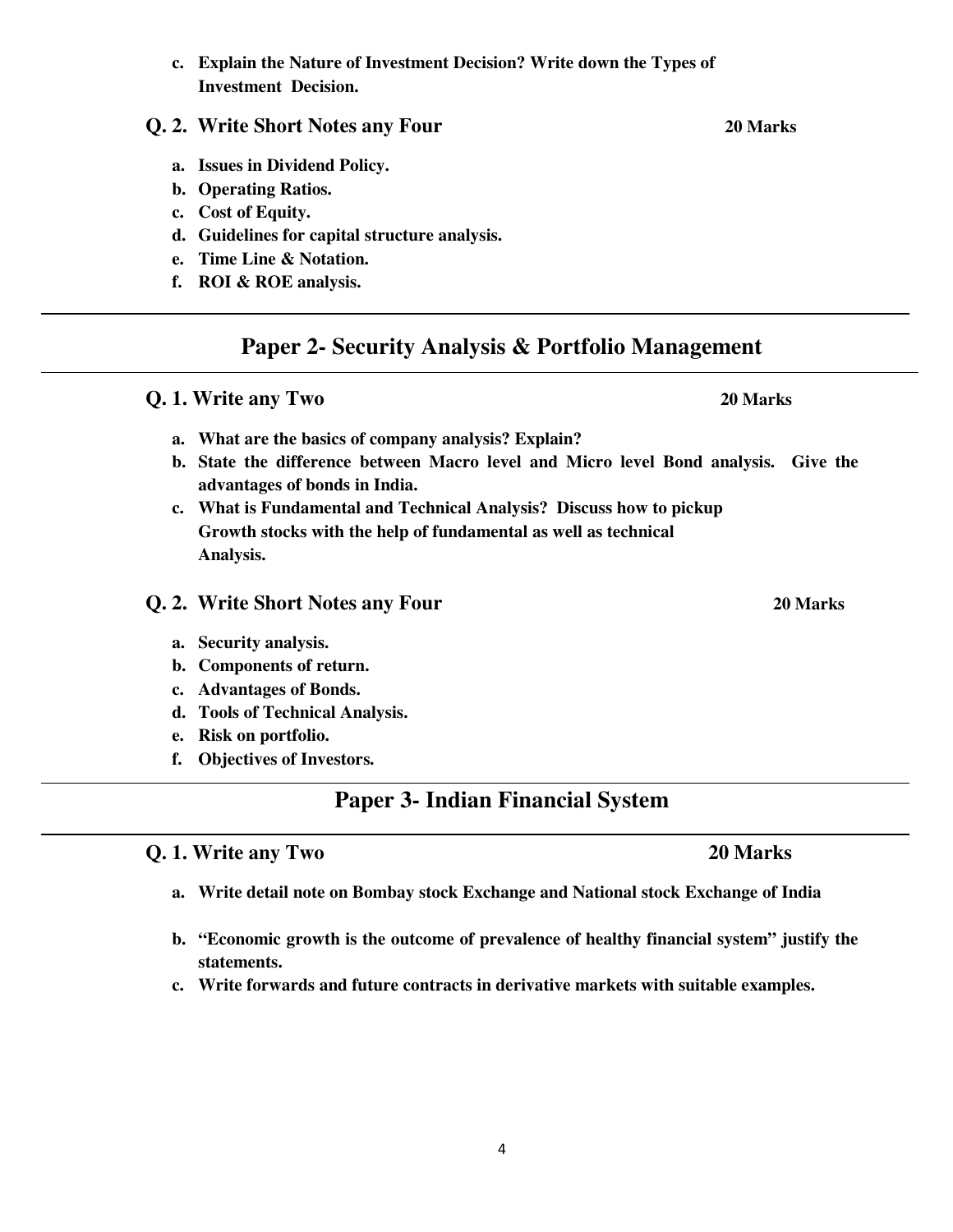### **Q. 2. Write Short Notes any Four 20 Marks**

- **a. Debt market in India.**
- **b. Call & put option.**
- **c. Indian capital market.**
- **d. National income accounts.**
- **e. Functions of financial system.**
- **f. Swap option.**

## **Paper 4 – Financial Services & Instrument**

### **Q. 1. Write any Two 20 Marks**

- **a. What is the importance of credit rating agency? Discuss in detail any on credit rating agency in India.**
- **b. What is factoring? Explain different types of factoring.**
- **c. Write is depository and custodian in secondary market? Write note on National Securities Depository Limited NSDL .**
- **Q. 2. Write Short Notes any Four 20 Marks** 
	- **a. Forfeiting.**
	- **b. Types of issue.**
	- **c. Insurance Regulatory and Development Authority.**
	- **d. Central Depository Service (India) Limited.**
	- **e. Importance of the rate of credit Rating Agencies.**
	- **f. Retail Banking Products.**

### **Paper 5- International Financial Management**

# **Q. 1. Write any Two 20 Marks a. Give importance of International Finance and Distinguish between International Financial Management and Domestic Financial Management. b. Explain the Distinctive features of Foreign Exchange Market. c. What do you mean by Foreign Direct Investment (FDI)? Explain its Importance. Q. 2. Write Short Notes any Four 20 Marks**

- **a. Goals of IFM.**
- **b. Sterilization.**
- **c. Factors affecting Exchange Rate.**
- **d. Types of Exposure.**
- **e. Pricing of Currency Future.**
- **f. Multi-Currency Bonds.**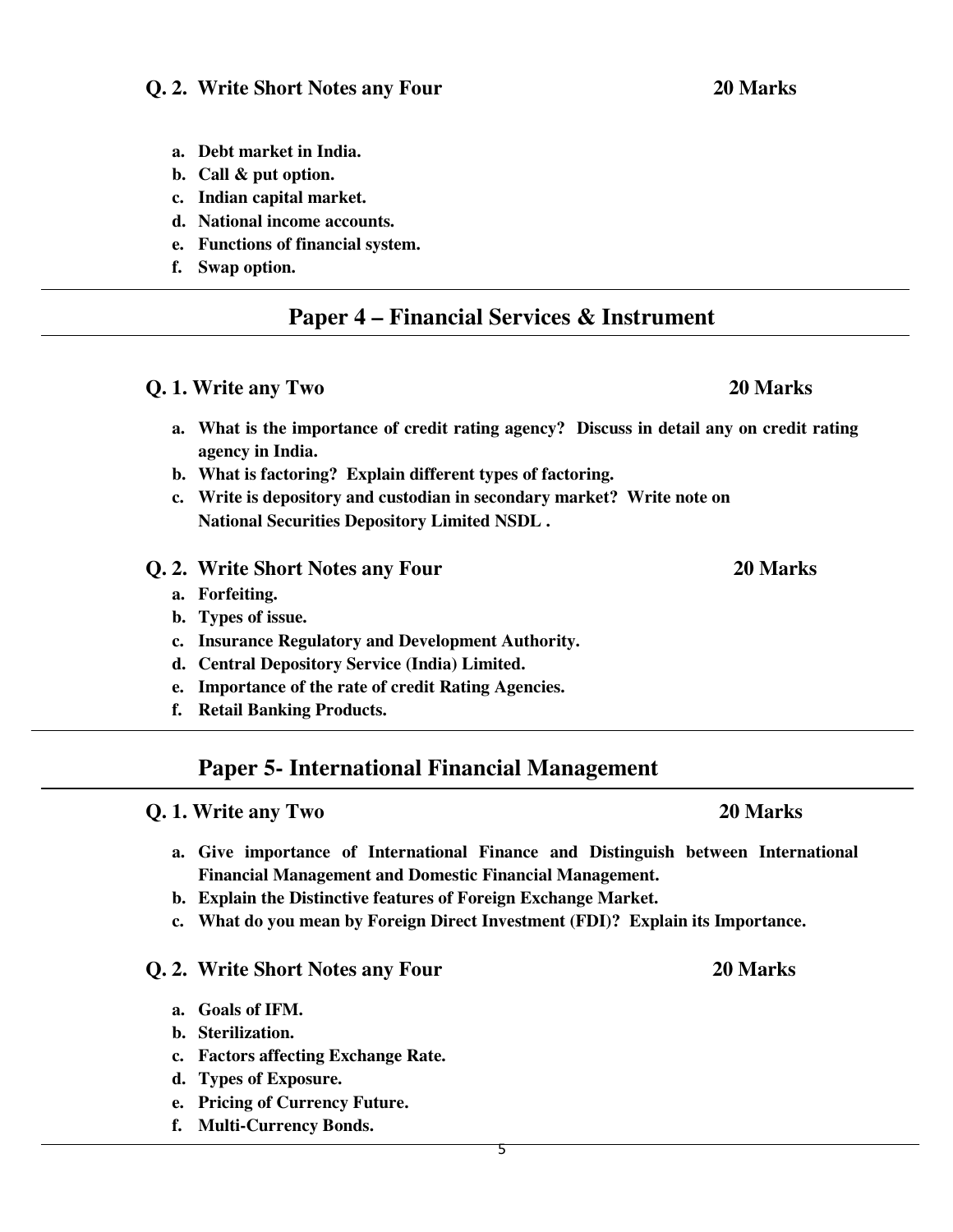## **Specialization Group B – Marketing Management Paper 1- Promotional & Brand Management**

6

# **Q. 1. Write any Two 20 Marks a. Discuss in detail scope of Advertising. b. Explain the fundamental of media planning? c. Define & explain creativity advertising & the Brand. Q. 2. Write Short Notes any Four 20 Mark a. Types of advertising. b. Electronic media. c. Copywriting for cyberspace.**

**Paper 2- Sales & Distribution Management** 

## **Q. 1. Write any Two 20 Marks**

**e. Message strategy. f. Media choices.** 

- **a. Explain role of effective communication & marketing communication system**
- **b. What is Sales Management? Discuss it services, strategy & role of sales management in marketing.**
- **c. Write objectives, Transporting function, Planning of Physical Distribution**

### **Q. 2. Write Short Notes any Four 20 Marks**

- **a. Types of Intermediaries.**
- **b. Basic functions of sales management.**

**d. Advantages of internet Advertising.** 

- **c. Role of salesmanship.**
- **d. Concept of marketing.**
- **e. Effective selling process.**
- **f. Sales Training.**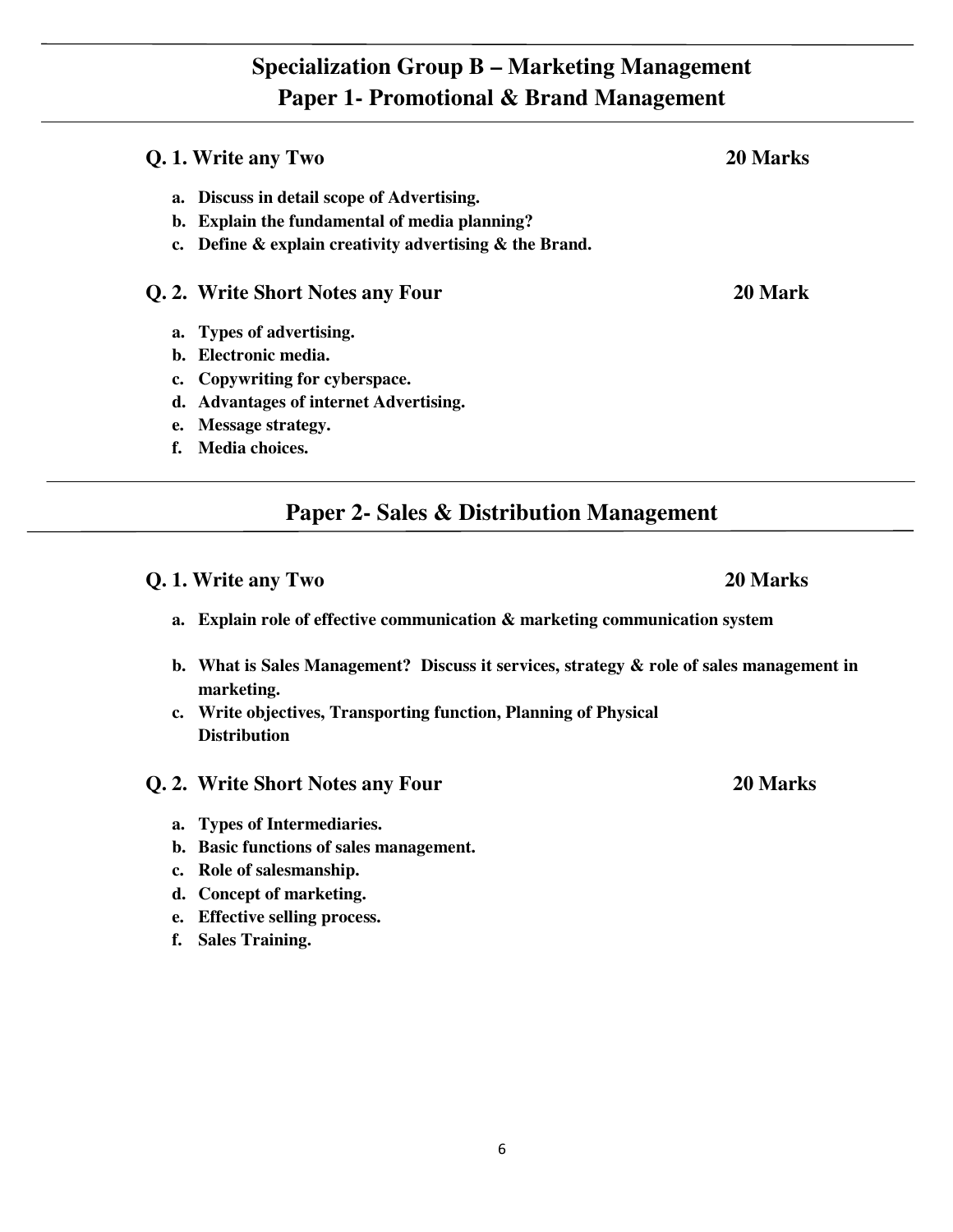## **Paper 3- Marketing Research & Consumer Behaviour**

**Q. 1. Write any Two 20 Marks a. Explain types of research design. b. Write consumer behavior & its influences . c. Discuss organizational buyer behavior. Q. 2. Write Short Notes any Four 20 Marks a. Customer commitment. b. Self-concept. c. Consumer behavior. d. Correlation.** 

- **e. Marketing Strategy.**
- **f. Measurement & scaling.**

## **Paper 4 – Marketing Strategies & Competitive Positioning**

### **Q. 1. Write any Two 20 Marks**

- **a. What is concept, fundamentals of Marketing? Discuss strategic marketing planning?**
- **b. Write on consumer relationship, internal marketing & Corporate Social responsibility.**
- **c. Clarity the concept of competitors portfolio analysis.**

### **Q. 2. Write Short Notes any Four 20 Marks**

- **a. Role of Marketing Strategies of organization.**
- **b. Resource Portfolios.**
- **c. Innovation.**
- **d. Rural markets.**
- **e. Sustainable competitive advantage.**
- **f. Dynamic Marketing capabilities.**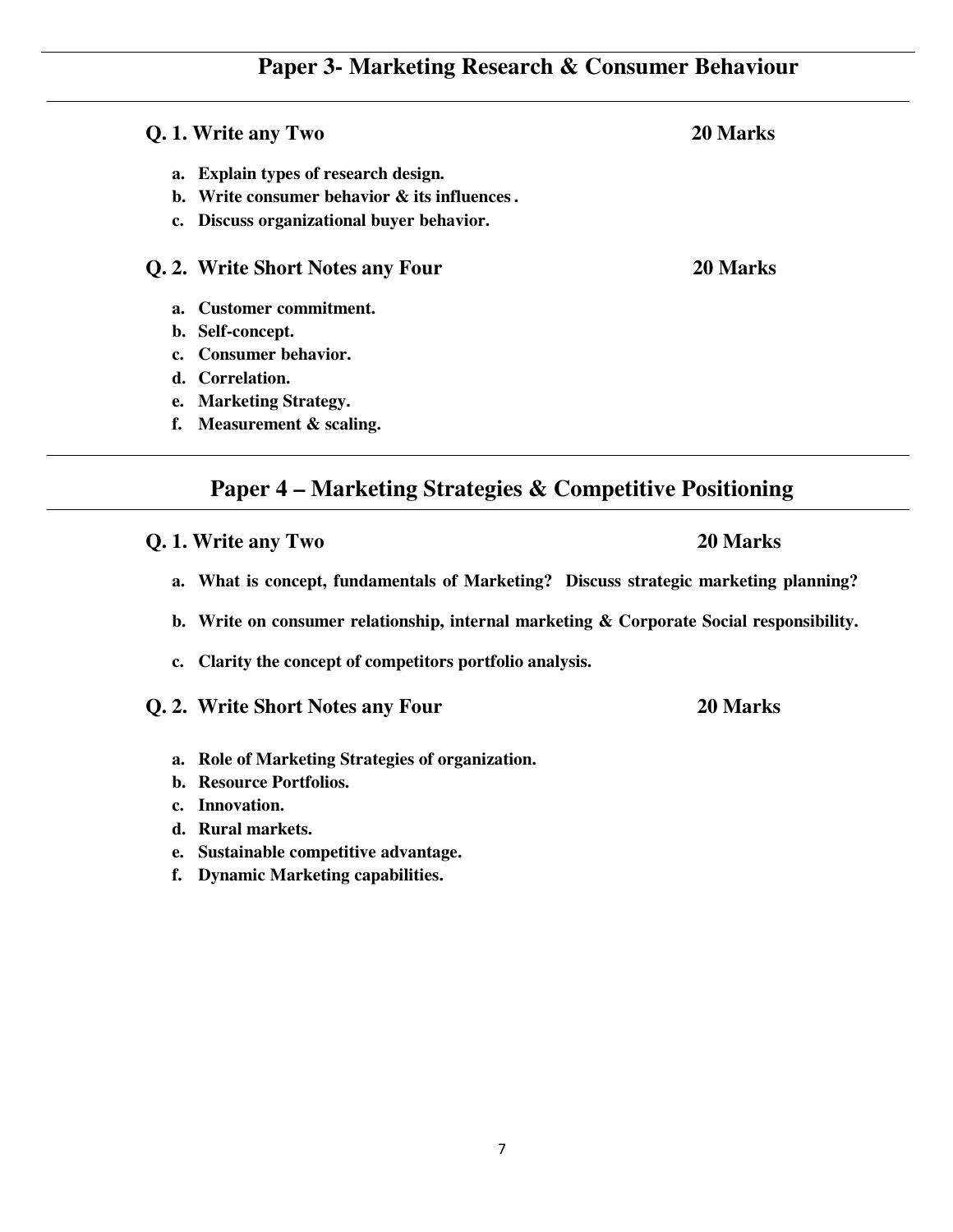8

## **Paper 5- Retail Marketing**

# **a. Write an overviews of Strategic Retail Management. b. Discuss retail organization & Human Resource Management. c. Write in detail Laws & Ethics in Retailing.**

**Q. 1. Write any Two 20 Marks**

### **Q. 2. Write Short Notes any Four 20 Marks**

- **a. Promotional Strategy.**
- **b. Pricing in Retailing.**
- **c. Financial Dimension.**
- **d. Site Selection.**
- **e. Processing in retailing.**
- **f. Understanding retail customers.**

## **Specialization Group C – Human Resource Management**

## **Paper 1- H.R. Administration & Labour Welfare**

**Q. 1. Write any Two 20 Marks**

- **a. Explain scope & nature of Personnel Administration in India.**
- **b. What are the techniques, maintenance methods of documents & records of employees**
- **c. Clarify the concept, scope, types need of social security measures.**
- **Q. 2. Write Short Notes any Four 20 Marks** 
	- **a. Occupational Risks.**
	- **b. Stress Management Techniques.**
	- **c. Role of Modern H R Managers.**
	- **d. Concept of Personnel file.**
	- **e. Essentials of link Management.**
	- **f. Types of Welfare Services.**

## **Paper 2- Modern H R Practices & OD**

## **Q. 1. Write any Two 20 Marks**

- **a. What is Modern H R Management? Discuss its Challenges & Talent.**
- **b. Explain Concept of OD & Theories by MC Gregor for OD.**
- **c. How to Maintain Client Consultant relationship & relations Management in alliances.**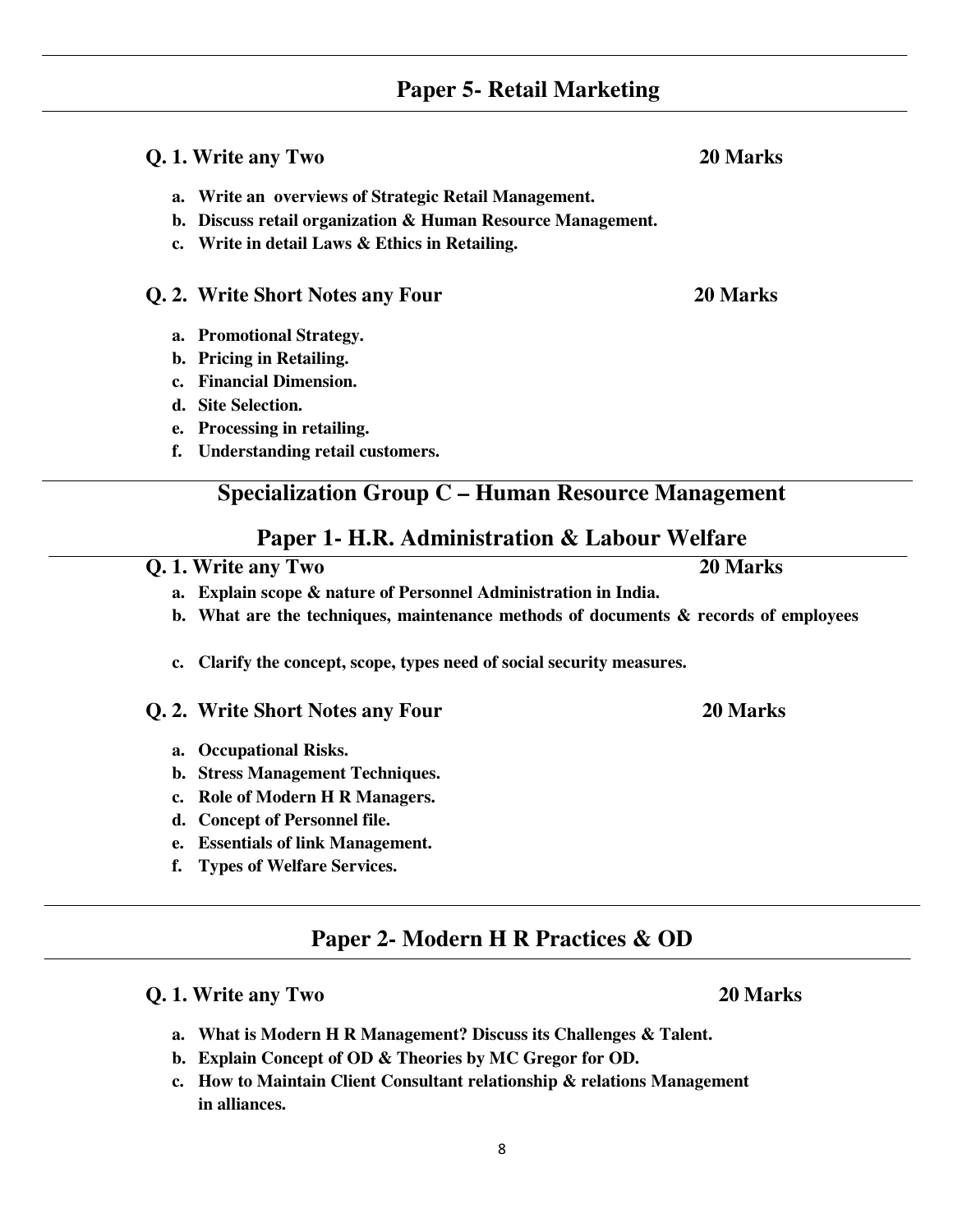### **Q. 2. Write Short Notes any Four 20 Marks**

- **a. Spiritual Quotient.**
- **b. Survey feedback.**
- **c. HRA need.**
- **d. Designing of Jobs.**
- **e. Types of change & its impacts on HR Audit Instruments.**
- **f. Client Consultant**

## **Paper 3- Industrial Relations & Trade Unions**

- **a. Write a brief on psychological & sociological approaches to study of Industrial Relations.**
- **b. What are characteristics, need, importance & essential conditions for Success of collective Bargaining?**
- **c. Write in detail Industrial Employment Act 1946.**
- **Q. 2. Write Short Notes any Four 20 Marks**
	- **a. Objectives of ILO.**
	- **b. Nature of Standing Order.**
	- **c. Benefits of workers Participation in Management.**
	- **d. Meaning of Collective Bargaining.**
	- **e. Work Committee.**
	- **f. Role of HRD in Developing Industrial Relations.**

## **Paper 4 – Industrial Legislation & Labour Laws**

### **Q. 1. Write any Two 20 Marks**

- **a. What is Trade Union Act 1926? Discuss in brief.**
- **b. Which things are included in workmen's Compensation Act, 1923. Explain.**
- **c. Write in brief on Object, Scope, Benefits & Penalties of Employees State Insurance Act, 1948.**
- **Q. 2. Write Short Notes any Four 20 Marks**
	- **a. Prohibition of Contract Labour.**

## **Q. 1. Write any Two 20 Marks**